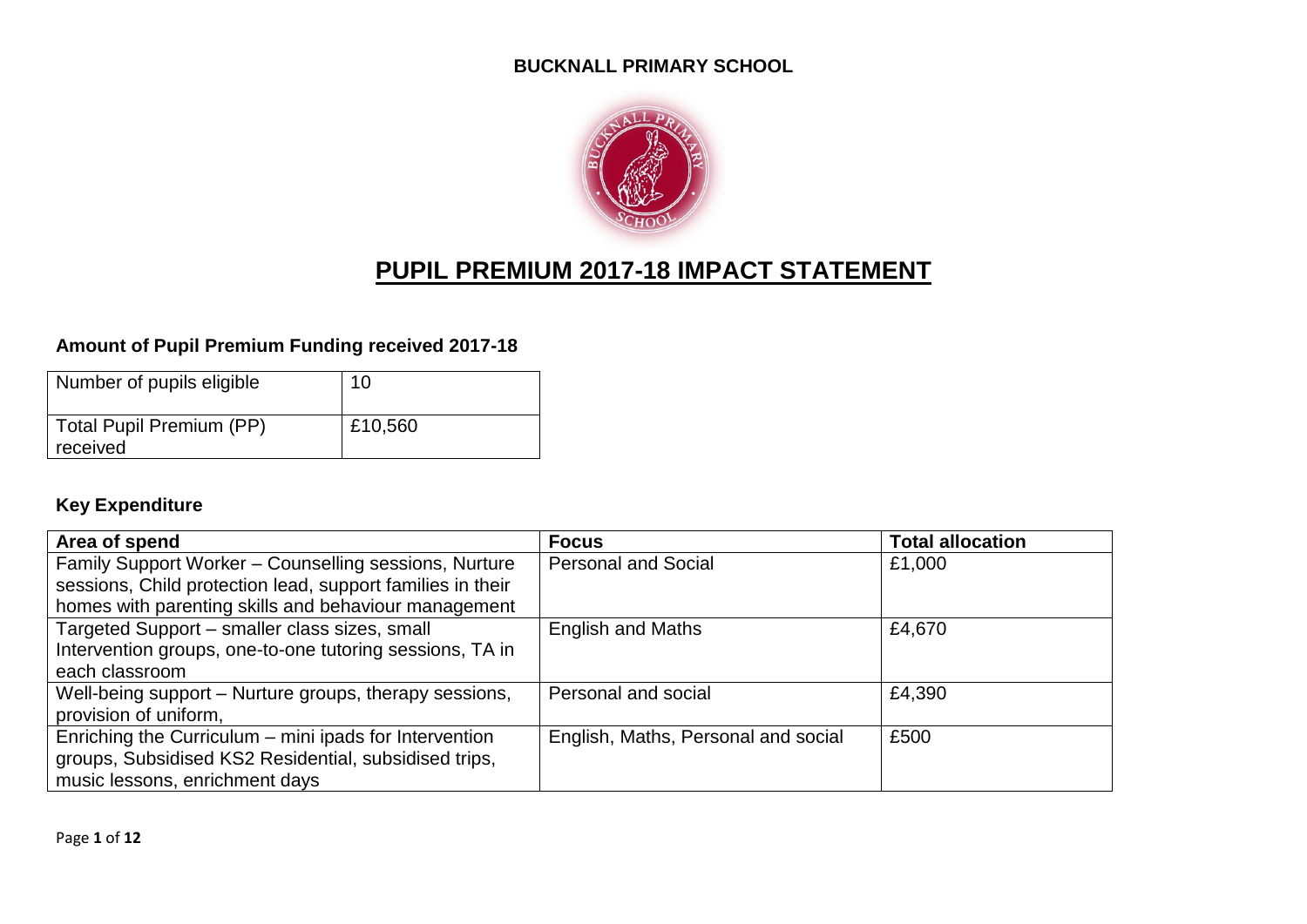#### **Rationale for expenditure**

As identified in the Self-Assessment Form (SEF), accelerated progress is required for PP pupils in three key areas: Reading, Writing and Maths. Allocated staff training funding has been dedicated with particular focus on pupils not on target to achieve AREs in Reading, Writing and Maths through the introduction across the school of 'Maths Mastery' and 'Active English' work schemes. There is also a focus on Y6 attainment with PP tuition time once a week to support PP pupils who are currently not meeting AREs to achieve ARE, or who are meeting AREs to achieve Greater Depth by the end of Year 6.

TA hours have been allocated across all year groups to provide further support to PP pupils with specific reading, writing or maths difficulties. Some PP pupils have been identified as benefiting from receiving resources to support their learning and these have been purchased from the PP budget. Many of the PP pupils' parents/carers are unable to pay for school trips, residentials and music tuition. In order to support their learning in all areas of the curriculum and to build confidence, the school has allocated funding to pay for these additional expenses throughout the academic year.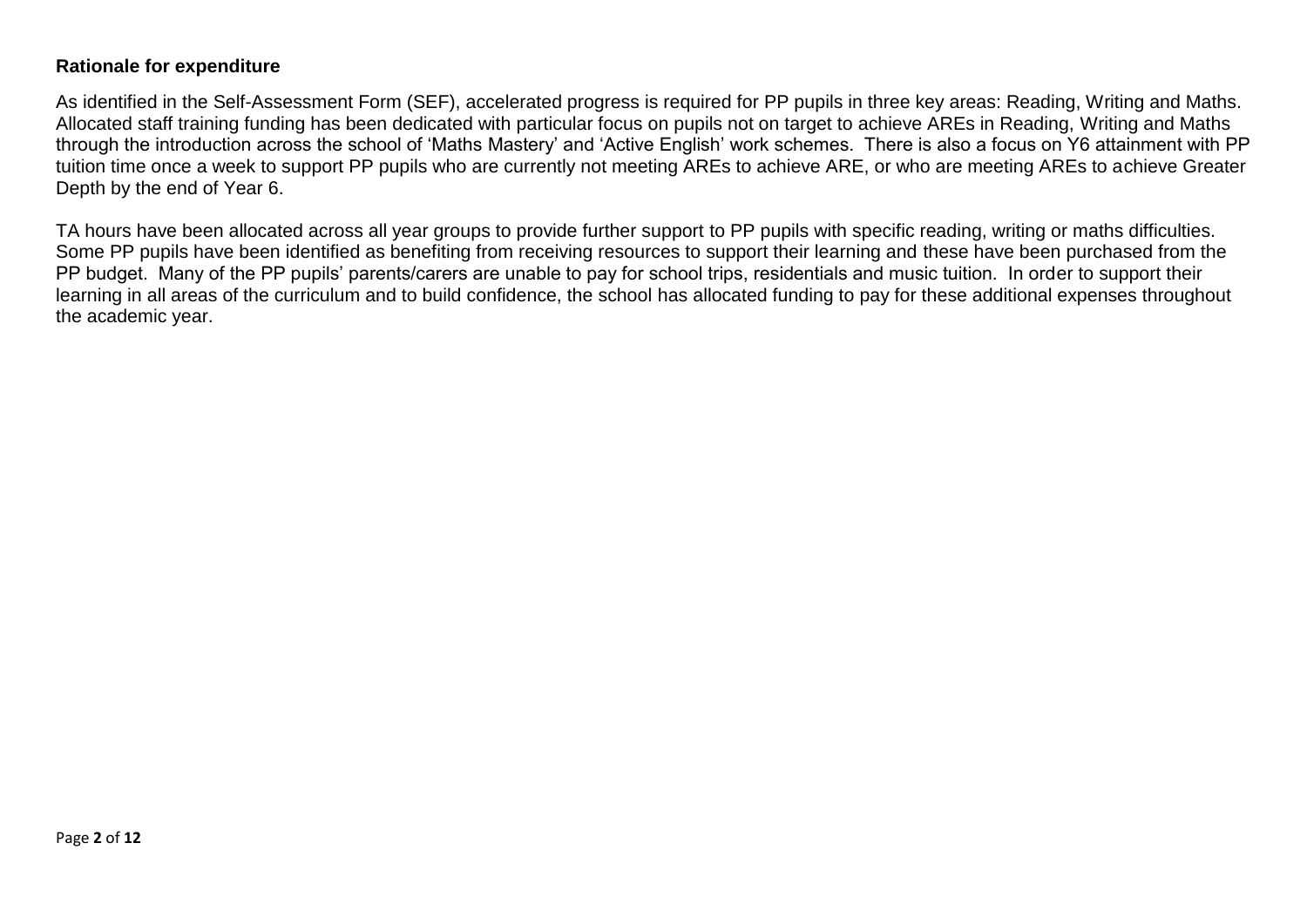## **Attainment: Bucknall Primary School (BPS) against National Y6 SATS (July 2018)**

| <b>READING</b>               | <b>Average Scale Score</b> |                 | % expected |                 | % greater depth |                 |
|------------------------------|----------------------------|-----------------|------------|-----------------|-----------------|-----------------|
|                              | <b>BPS</b>                 | <b>National</b> | <b>BPS</b> | <b>National</b> | <b>BPS</b>      | <b>National</b> |
| All pupils (3)               | Suppressed                 | 105             | Suppressed | 75%             | Suppressed      | 28%             |
| <b>Disadvantaged</b><br>(2)  | Suppressed                 | 103             | Suppressed | 64%             | Suppressed      | 18%             |
| Non-<br><b>Disadvantaged</b> | Suppressed                 | 106             | Suppressed | 80%             | Suppressed      | 32%             |
| School gap                   | Suppressed                 | -3              | Suppressed | $-16%$          | Suppressed      | $-14%$          |

| <b>WRITING</b>               | % expected |                 | % greater depth |                 |
|------------------------------|------------|-----------------|-----------------|-----------------|
|                              | <b>BPS</b> | <b>National</b> | <b>BPS</b>      | <b>National</b> |
| All pupils (3)               | Suppressed | 78%             | Suppressed      | 20%             |
| <b>Disadvantaged</b><br>(2)  | Suppressed | 68%             | Suppressed      | 11%             |
| Non-<br><b>Disadvantaged</b> | Suppressed | 83%             | Suppressed      | 24%             |
| School gap                   | Suppressed | $-15%$          | Suppressed      | $-13%$          |

| <b>MATHS</b>         | <b>Average Scale Score</b> |                 |            | % expected      |            | % greater depth |
|----------------------|----------------------------|-----------------|------------|-----------------|------------|-----------------|
|                      | <b>BPS</b>                 | <b>National</b> | <b>BPS</b> | <b>National</b> | <b>BPS</b> | <b>National</b> |
| All pupils (3)       | Suppressed                 | 104             | Suppressed | 76%             | Suppressed | 24%             |
| <b>Disadvantaged</b> | Suppressed                 | 102             | Suppressed | 64%             | Suppressed | 14%             |
| (2)                  |                            |                 |            |                 |            |                 |
| Non-                 | Suppressed                 | 105             | Suppressed | 80%             | Suppressed | 28%             |
| <b>Disadvantaged</b> |                            |                 |            |                 |            |                 |
|                      |                            |                 |            |                 |            |                 |
| School gap           | Suppressed                 | -3              | Suppressed | $-3%$           | Suppressed | $-14%$          |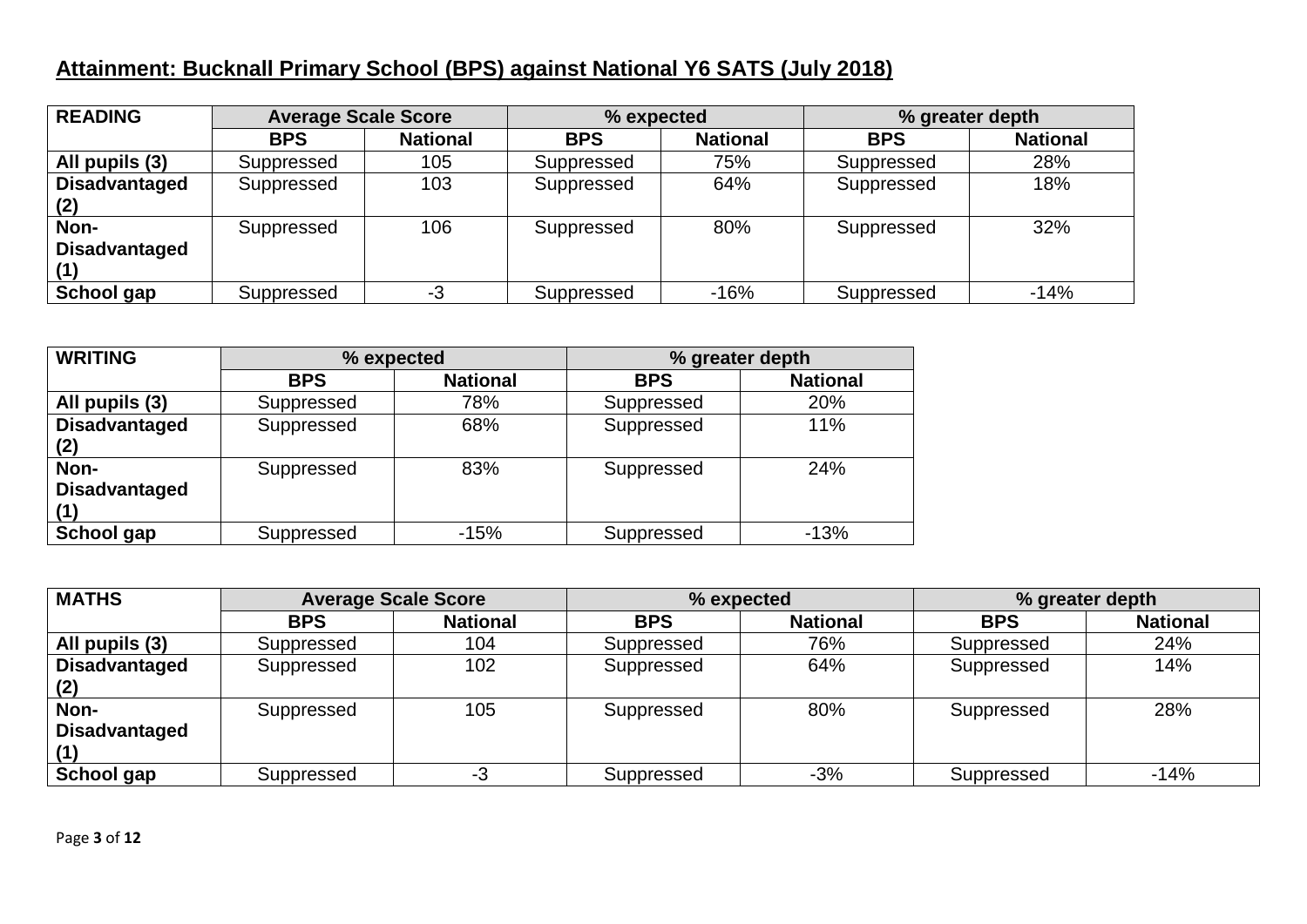| <b>READING,</b>      | % expected |                 |                 | % greater depth |
|----------------------|------------|-----------------|-----------------|-----------------|
| <b>WRITING &amp;</b> | <b>BPS</b> | <b>National</b> | <b>National</b> | <b>BPS</b>      |
| <b>MATHS</b>         |            |                 |                 |                 |
| <b>COMBINED</b>      |            |                 |                 |                 |
| All pupils (3)       | Suppressed | 64%             | 38%             | Suppressed      |
| <b>Disadvantaged</b> | Suppressed | 51%             | 0%              | Suppressed      |
| (2)                  |            |                 |                 |                 |
| Non-                 | Suppressed | 70%             | 50%             | Suppressed      |
| <b>Disadvantaged</b> |            |                 |                 |                 |
| (1)                  |            |                 |                 |                 |
| School gap           | Suppressed | $-19%$          | $-50%$          | Suppressed      |

| <b>SPAGS</b>                         |            | <b>Average Scale Score</b> |            | % expected      |            | % greater depth |
|--------------------------------------|------------|----------------------------|------------|-----------------|------------|-----------------|
|                                      | <b>BPS</b> | <b>National</b>            | <b>BPS</b> | <b>National</b> | <b>BPS</b> | <b>National</b> |
| All pupils (16)                      | Suppressed | 106                        | Suppressed | 78%             | Suppressed | 34%             |
| <b>Disadvantaged</b>                 | Suppressed | 104                        | Suppressed | 67%             | Suppressed | 24%             |
| Non-<br><b>Disadvantaged</b><br>(14) | Suppressed | 107                        | Suppressed | 82%             | Suppressed | 39%             |
| School gap                           | Suppressed | -3                         | Suppressed | $-15%$          | Suppressed | $-15%$          |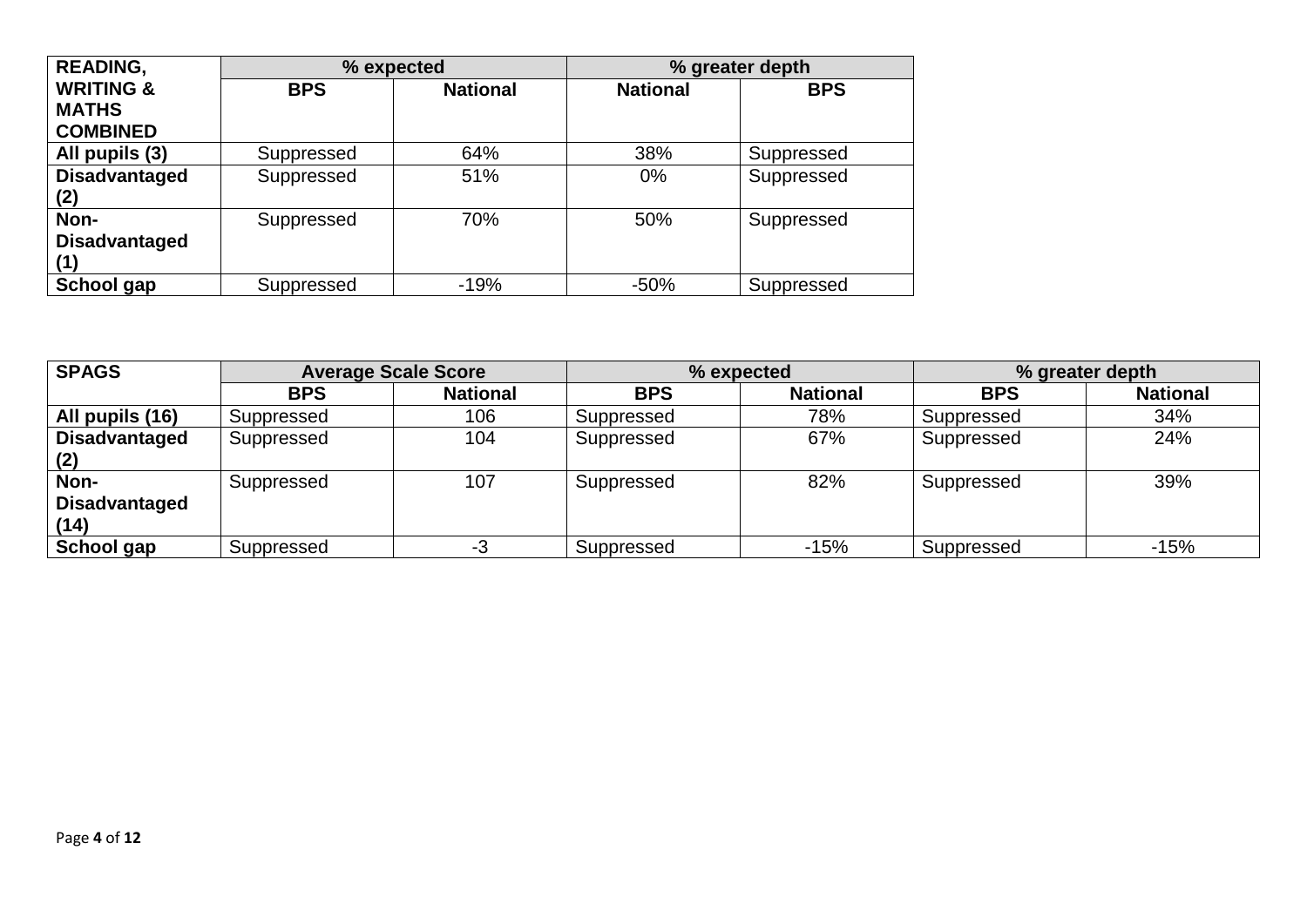## **Bucknall Primary School's Effective Ways to support disadvantaged pupils' achievement 2017-18**

Research undertaken by NFER has identified 7 building blocks that are common in schools which are more successful in raising disadvantaged pupils attainment. Below outlines our approach at Bucknall Primary School:

**1. Whole-school ethos of attainment for all:** Schools have an ethos of high attainment for all pupils and avoid stereotyping disadvantaged pupils as all facing similar barriers or having less potential to succeed.

| <b>Action</b>                                              | <b>Intended outcomes</b>                                                                                                                                                                                                                                                                                                                                                                                                                                                                                                                                                                                                                                                                                                                                                                 | <b>Impact</b>                                                                                                                                                                                                                                                                                                                                                                                                                                                                                                                                                                                                                               |
|------------------------------------------------------------|------------------------------------------------------------------------------------------------------------------------------------------------------------------------------------------------------------------------------------------------------------------------------------------------------------------------------------------------------------------------------------------------------------------------------------------------------------------------------------------------------------------------------------------------------------------------------------------------------------------------------------------------------------------------------------------------------------------------------------------------------------------------------------------|---------------------------------------------------------------------------------------------------------------------------------------------------------------------------------------------------------------------------------------------------------------------------------------------------------------------------------------------------------------------------------------------------------------------------------------------------------------------------------------------------------------------------------------------------------------------------------------------------------------------------------------------|
| <b>Targeted support</b>                                    | Improved learning outcomes in reading, writing and Maths<br>(meeting end of year age-related objectives)<br>Improved confidence for pupils in specified areas<br>$\bullet$<br>Learning tasks tailored to specific needs of pupils – closing<br>gaps in understanding<br>Consolidation of learning completed in classes - time for<br>practice and application of skills<br>Pre-teaching to prepare pupils for future learning in order to<br>$\bullet$<br>build confidence and give higher level stating points to<br>learning. Pre-teaching to include pre-reading of texts in<br>English, research in writing units, key vocabulary, concepts<br>in SPAGs and Maths calculation strategies and terminology.<br>Pupils have time to complete homework tasks in unable to<br>do at home. | Pupils receiving PP targeted support have<br>improved learning outcomes - teachers<br>report that pupils are more able to tackle<br>work within the classroom as a result of pre-<br>teaching and consolidation work<br>Confidence within these pupils has grown<br>which can be seen in the work produced in a<br>variety of lessons<br>Good communication between teachers and<br>TAs to ensure the Support sessions feed<br>into the learning taking place in class -<br>evidence in books shows this.<br>Homework break-times proved popular with<br>regular children attending to complete year<br>group homework with support from TA |
| <b>One-to-one tutoring</b><br>sessions                     | Improved learning outcomes in reading, writing and Maths<br>$\bullet$<br>(meeting end of year age-related objectives)<br>Pupils gain in confidence with key concepts<br>Pupils feel equipped to tackle higher-level work                                                                                                                                                                                                                                                                                                                                                                                                                                                                                                                                                                 | 50% of disadvantaged pupils achieved<br>greater depth in Maths at the end of year 6 -<br>this is 36% higher than the disadvantaged<br>national percentage<br>Confidence increased within pupils and<br>pupils were able to use their skills to answer<br>and tackle higher-level work.                                                                                                                                                                                                                                                                                                                                                      |
| Introduction of<br>'Maths Mastery' and<br>'Active English' | Improved learning outcomes in reading, writing and Maths<br>(meeting end of year age-related objectives)                                                                                                                                                                                                                                                                                                                                                                                                                                                                                                                                                                                                                                                                                 | 50% of disadvantaged pupils achieved<br>greater depth in Maths at the end of year $6 -$<br>this is 36% higher than the disadvantaged                                                                                                                                                                                                                                                                                                                                                                                                                                                                                                        |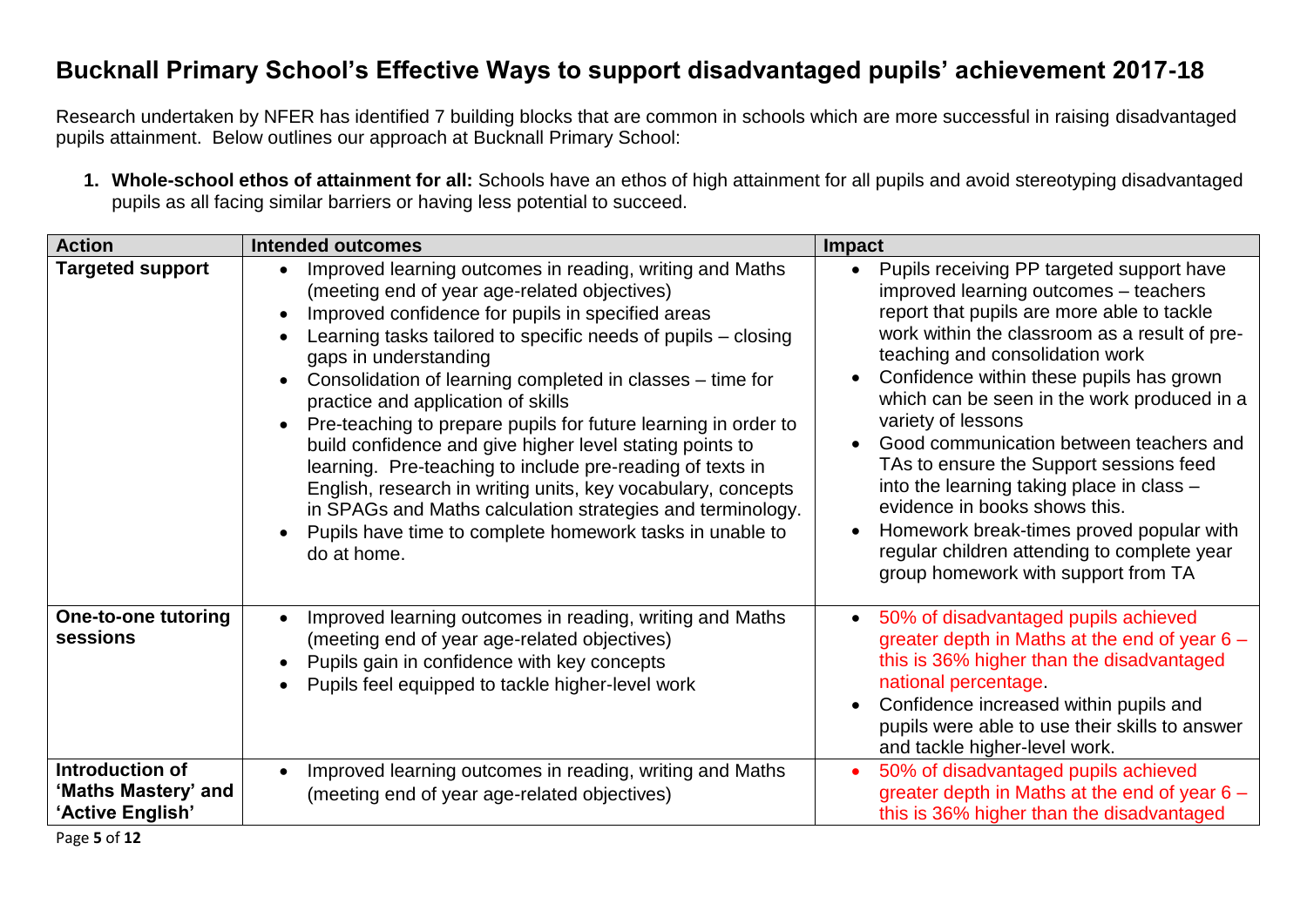| schemes | Pupils gain in confidence with key concepts<br>Pupils feel equipped to tackle higher-level work<br>Concrete resources to support all children<br>Pupils demonstrating greater reasoning and understanding<br>working at greater depth<br>Increasing the percentage of children achieving beyond.<br>Specific reading skills being targeted<br>Pupils inspired to read and write<br>Reading is being applied to their writing | national percentage.<br>Confidence increased within pupils and<br>pupils were able to use their skills to answer<br>and tackle higher-level work.<br>Teachers and TAs have a greater<br>knowledge of Mastery techniques to help<br>support learning – evidence of this can be<br>seen in pupils' books and on year group<br>planning.<br>Pupils' resilience in problem solving has<br>increased due to embedded Mastery.<br>Pupils' enjoyment in reading has increased<br>because of the meaningful links that have<br>been made between reading and writing. |
|---------|------------------------------------------------------------------------------------------------------------------------------------------------------------------------------------------------------------------------------------------------------------------------------------------------------------------------------------------------------------------------------------------------------------------------------|---------------------------------------------------------------------------------------------------------------------------------------------------------------------------------------------------------------------------------------------------------------------------------------------------------------------------------------------------------------------------------------------------------------------------------------------------------------------------------------------------------------------------------------------------------------|
|---------|------------------------------------------------------------------------------------------------------------------------------------------------------------------------------------------------------------------------------------------------------------------------------------------------------------------------------------------------------------------------------------------------------------------------------|---------------------------------------------------------------------------------------------------------------------------------------------------------------------------------------------------------------------------------------------------------------------------------------------------------------------------------------------------------------------------------------------------------------------------------------------------------------------------------------------------------------------------------------------------------------|

**2. Addressing behaviour and attendance** – Schools ensure effective behaviour strategies are in place, respond quickly to poor attendance and provide strong social and emotional support, including working with families.

| <b>Action</b>                                                       | <b>Intended outcomes</b>                                                                                                                                                                     | Impact                                                                                                                                                                                                                                                                                                                                                                                                                                                                                                                            |
|---------------------------------------------------------------------|----------------------------------------------------------------------------------------------------------------------------------------------------------------------------------------------|-----------------------------------------------------------------------------------------------------------------------------------------------------------------------------------------------------------------------------------------------------------------------------------------------------------------------------------------------------------------------------------------------------------------------------------------------------------------------------------------------------------------------------------|
| <b>Family Support</b><br>Worker<br>And Well-Being<br><b>Support</b> | Safeguarding Lead (TAC lead)<br>Providing Nurture activities, including counselling sessions<br>Providing support to families with parenting skills and<br>$\bullet$<br>behaviour management | Safeguarding pupils<br><b>Improved Social and Emotional Mental</b><br>Health in pupils and families<br>Children are more focused and engaged on<br>$\bullet$<br>school work<br>Improving pupils' self-esteem and<br>confidence<br>Better relationships between pupils, their<br>$\bullet$<br>families, other children and staff<br>Happier and more secure pupils<br>Confident and happy family environments<br>with better parenting<br>Parents engaging and communicating with<br>school<br>Better attendance leading to better |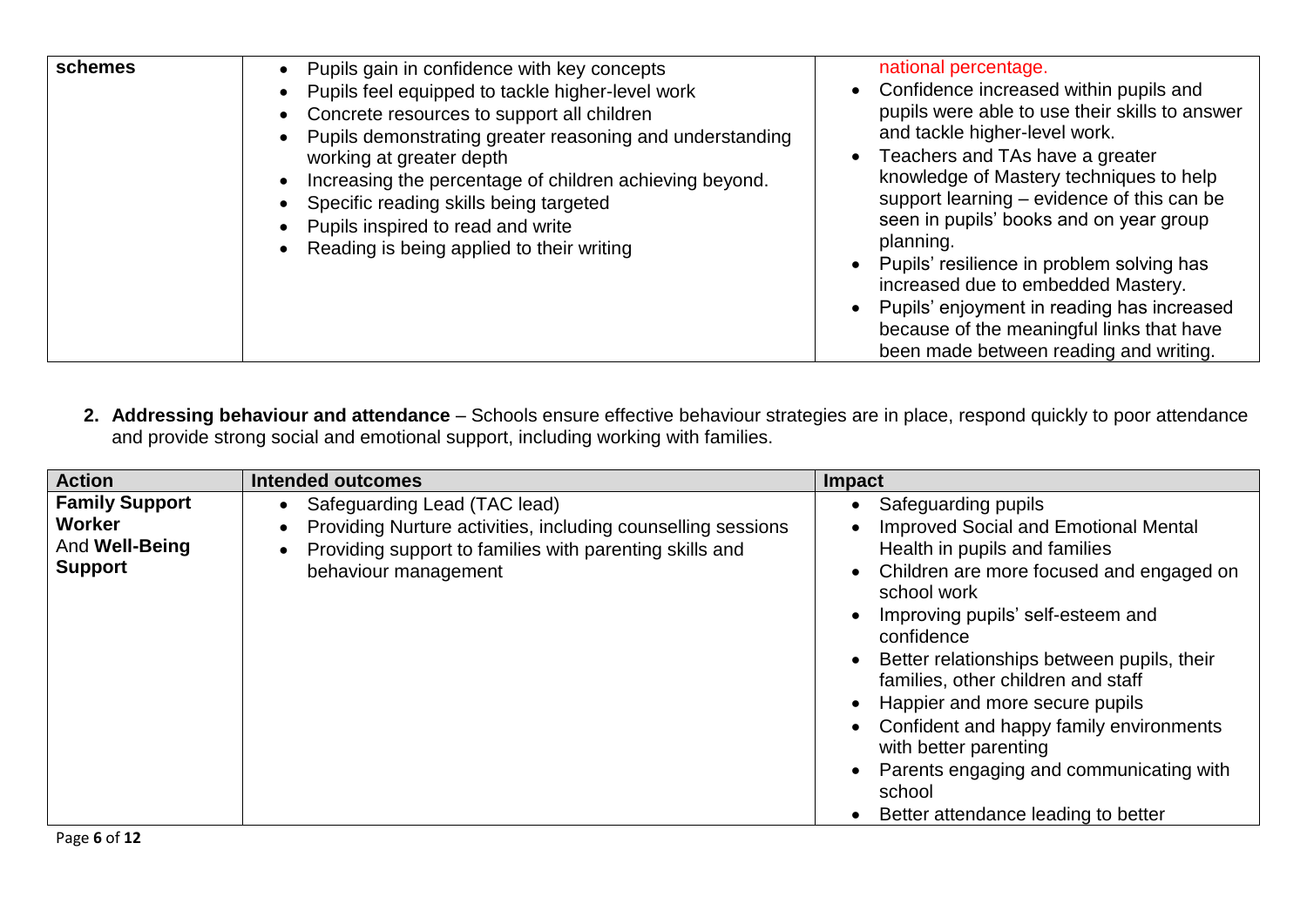|                                                                                   |                                                                                                                                                                 | attainment as more of the curriculum is<br>covered whilst they are present in school                                                                                                                                                                                                                                                                                    |
|-----------------------------------------------------------------------------------|-----------------------------------------------------------------------------------------------------------------------------------------------------------------|-------------------------------------------------------------------------------------------------------------------------------------------------------------------------------------------------------------------------------------------------------------------------------------------------------------------------------------------------------------------------|
| <b>Embedding Core</b><br>Values across the<br>school                              | Defined expectations for all children within the school<br>They are used to celebrate success<br>Used to support learning<br>Used to support how children learn | Children are able to talk about the Values<br>within their lessons and can identify suitable<br>Values to support their learning in individual<br><b>lessons</b><br>Children strive to show these Values around<br>the school and are nominated for Values<br>Awards in Achievement Assembly – this in<br>turn increases their confidence and<br>enjoyment for learning |
| House Points-<br>whole school reward<br>system based on the<br><b>Core Values</b> | Pupils demonstrating core values in all lessons<br>Positive behaviour in class towards learning                                                                 | Behaviour is good across all classes<br>A consistent whole school approach ensures<br>all children are following the same Core<br>Values and are rewarded for showing these,<br>thus increasing their confidence.                                                                                                                                                       |

#### **3. High quality teaching for all:** Schools emphasise 'quality teaching first'; and provide consistently high standards by setting expectations, monitoring performance and sharing best practice.

| <b>Action</b>                                                                    | <b>Intended outcomes</b>                                                                                                                                                                                                                                                                                                                                  | <b>Impact</b>                                                                                                                                                                                                                                                                                                         |
|----------------------------------------------------------------------------------|-----------------------------------------------------------------------------------------------------------------------------------------------------------------------------------------------------------------------------------------------------------------------------------------------------------------------------------------------------------|-----------------------------------------------------------------------------------------------------------------------------------------------------------------------------------------------------------------------------------------------------------------------------------------------------------------------|
| Setting aspirational<br>targets for specific<br>groups of pupils<br>based on ARE | Teachers ensure tasks set allow for pupils at achieve ARE.<br>$\bullet$<br>Teachers are aware of specific groups of pupils in their<br>$\bullet$<br>classes and their starting points (especially disadvantaged)<br>and plan tasks to allow these pupils to achieve.<br>A greater proportion of pupils achieve ARE by the end of the<br>$\bullet$<br>year | The data shows that in most subjects across<br>$\bullet$<br>all year groups, the gap is narrowing<br>between progress of disadvantaged pupils<br>and non-disadvantaged pupils<br>Teachers feel confident when discussing the<br>progress of these pupils and the provisions<br>in place to help these pupils achieve. |
| <b>Intervention Groups</b>                                                       | Targeted use of support staff<br>$\bullet$                                                                                                                                                                                                                                                                                                                | Teachers are better equipped at grouping<br>$\bullet$<br>pupils based on attainment and progress                                                                                                                                                                                                                      |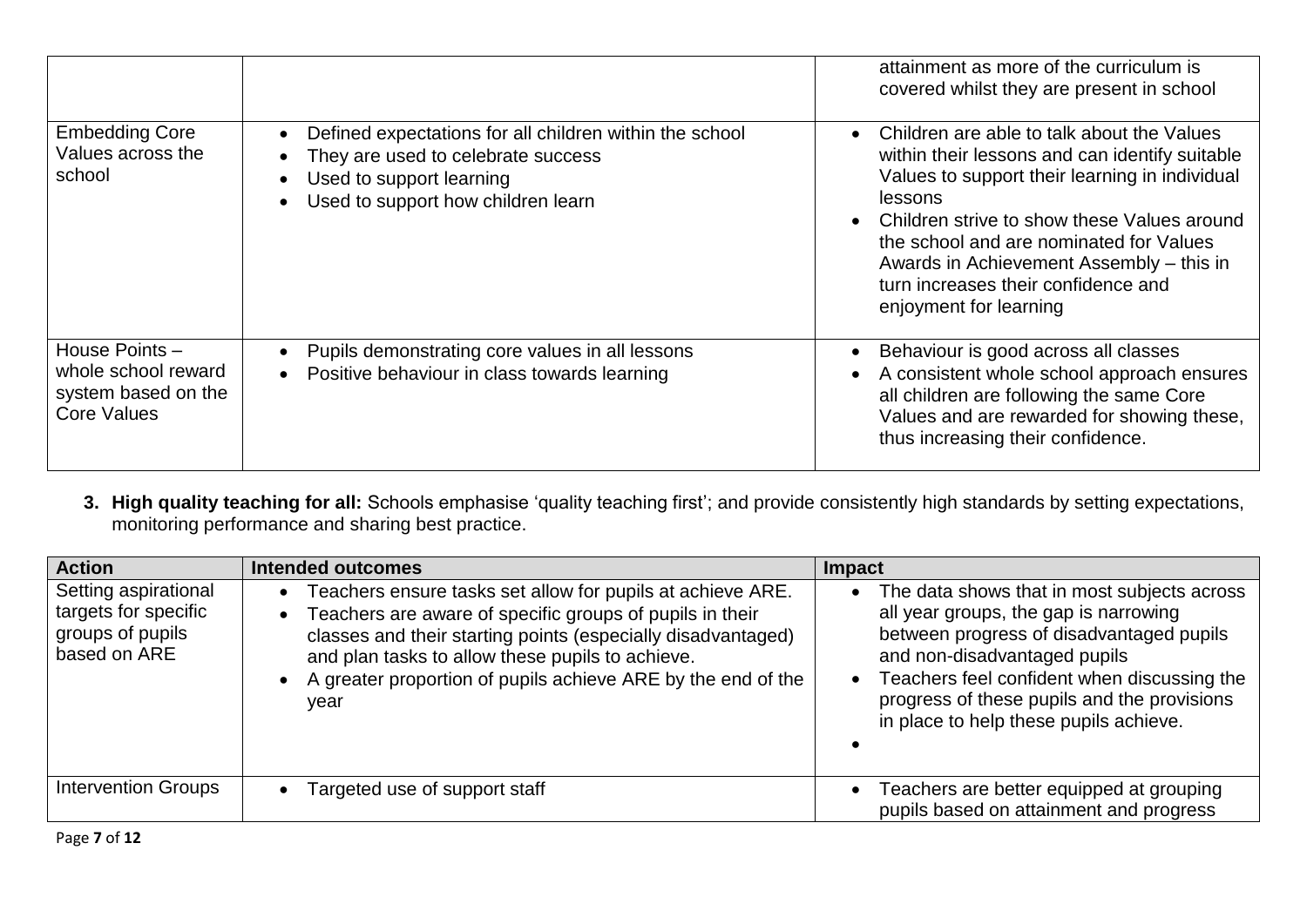|                      |                                                                                                                                                                                              | and will set work appropriate to the needs of<br>the pupils.<br>Intervention Groups allow for misconceptions<br>to be addressed straight away, whilst<br>allowing higher achieving children to tackle<br>work of a greater challenge.<br>Support staff are aware of their roles within<br>the class and how best to support pupils<br>within these groups.                                    |
|----------------------|----------------------------------------------------------------------------------------------------------------------------------------------------------------------------------------------|-----------------------------------------------------------------------------------------------------------------------------------------------------------------------------------------------------------------------------------------------------------------------------------------------------------------------------------------------------------------------------------------------|
| <b>Maths Mastery</b> | Concrete resources to support all children<br>Pupils demonstrating greater reasoning and understanding<br>working at greater depth<br>Increasing the percentage of children achieving beyond | Teachers and Support staff have a greater<br>knowledge of how to use Mastery to help<br>support learning – evidence of this can be<br>seen in pupils books, on year group planning<br>and in attainment/progress data<br>Pupil's confidence with Maths has increased<br>due to embedded Mastery techniques<br>Pupil's resilience in Maths has increased<br>due to embedded Mastery techniques |

**4. Meeting individual learning needs:** Staff identify each pupil's challenges and interests. They seek the best strategies to help each pupil make the next step in his or her learning. Schools provide individual support for specific learning needs and group support for pupils with similar needs.

| <b>Action</b>              | Intended outcomes                                                                                                                               | Impact                                                                                                                                                                                                                                                                                                                                                                        |
|----------------------------|-------------------------------------------------------------------------------------------------------------------------------------------------|-------------------------------------------------------------------------------------------------------------------------------------------------------------------------------------------------------------------------------------------------------------------------------------------------------------------------------------------------------------------------------|
| <b>Intervention Groups</b> | Targeted use of support staff<br>Misconceptions being addressed quickly<br>Progress being made quickly<br>• Children catching up and keeping up | Teachers are better equipped at grouping<br>pupils based on attainment and progress<br>and will set work appropriate to the needs of<br>the pupils.<br>Intervention Groups allow for misconceptions<br>to be addressed straight away, whilst<br>allowing higher achieving children to tackle<br>work of a greater challenge.<br>Support staff are aware of their roles within |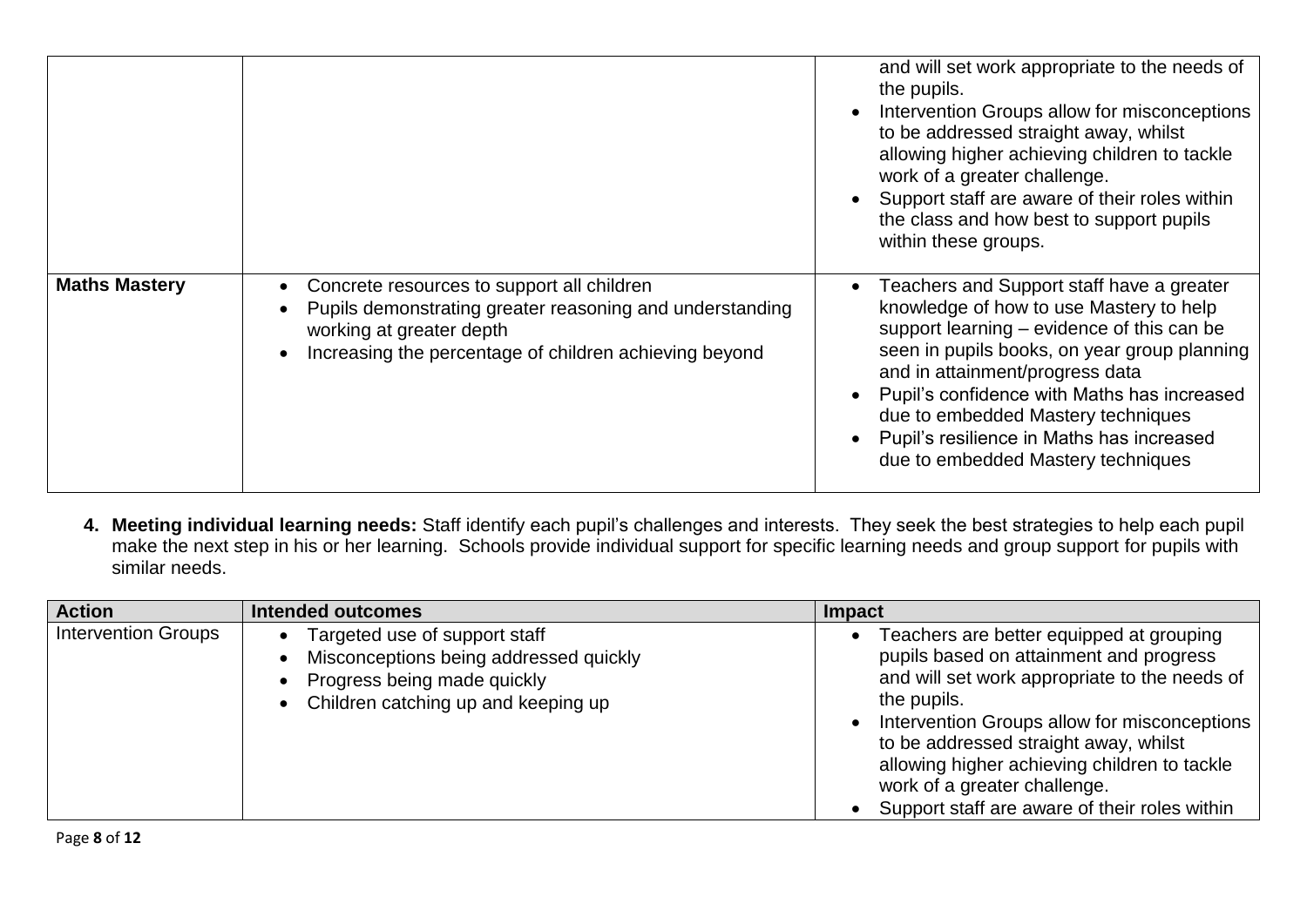|                                                                        |                                                                                                                                                                                                                                                                                                                                                                                                       | the class and how best to support pupils<br>within these groups.<br>Classroom staff aware of the pupils needing<br>extra support - support given during<br>focussed sessions and within lessons to<br>address misconceptions and ensure children<br>are 'keeping up' with the curriculum and<br>expectations for the year group. |
|------------------------------------------------------------------------|-------------------------------------------------------------------------------------------------------------------------------------------------------------------------------------------------------------------------------------------------------------------------------------------------------------------------------------------------------------------------------------------------------|----------------------------------------------------------------------------------------------------------------------------------------------------------------------------------------------------------------------------------------------------------------------------------------------------------------------------------|
| One-to-one tutoring<br>sessions                                        | Improved learning outcomes in reading, writing and Maths<br>$\bullet$<br>(meeting end of year age-related objectives)<br>Pupils gain in confidence with key concepts<br>$\bullet$<br>Pupils feel equipped to tackle higher-level work<br>$\bullet$                                                                                                                                                    | 50% of disadvantaged pupils achieved<br>greater depth in Maths at the end of year $6 -$<br>this is 36% higher than the disadvantaged<br>national percentage.<br>Confidence increased within pupils and<br>pupils were able to use their skills to answer<br>and tackle higher-level work.                                        |
| <b>Funding for Family</b><br><b>Support Worker</b><br>and Counsellor   | To provide dedicated time and support (1:1 and group) to<br>$\bullet$<br>help build pupil's emotional development<br>To improve the self-esteem, social skills and behaviour of<br>$\bullet$<br>identified pupils leading to increased confidence and<br>attainment in the classroom.                                                                                                                 | Emotional needs of pupils understood and<br>addressed with individual strategies put into<br>place to support pupils<br>Regular discussion between<br>FSW/Counsellor and key members of staff to<br>ensure consistent approach to<br>understanding pupil's needs which leads to<br>increased confidence within the classroom.    |
| <b>Funding for extra-</b><br>curricular music<br>lessons/clubs/<br>etc | Social skills are developed through participation in a range<br>$\bullet$<br>of activities provided by the school or eternal providers.<br>Pupils enjoy the experience of being at school and are keen<br>$\bullet$<br>to come before/stay later to participate in chosen activities<br>Talent, skills and effort in non-academic subjects are<br>$\bullet$<br>celebrated and develop self-confidence | No child eligible for PP missed out on<br>participating in extra-curricular activities or<br>receiving extra music tuition (if desired).                                                                                                                                                                                         |
| <b>Additional learning</b><br>resources (iPads)                        | Pupils are fully supported by learning resources being made<br>$\bullet$<br>available to them                                                                                                                                                                                                                                                                                                         | Resources were purchased to enable all<br>pupils to access support materials to aid in                                                                                                                                                                                                                                           |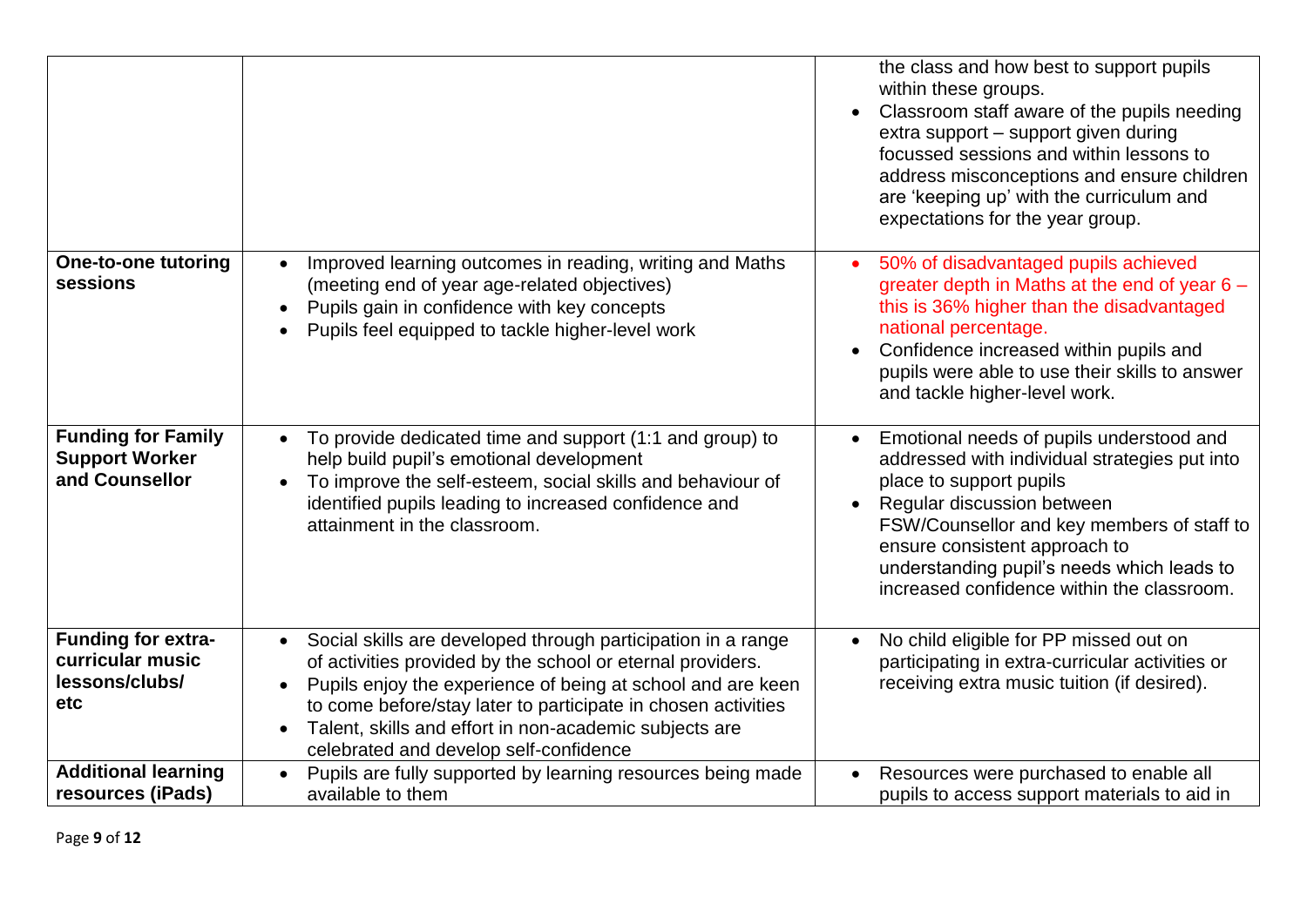|                                                               | Pupils enjoy using resources such as iPads to complete<br>$\bullet$<br>games/tasks that consolidate learning<br>A range of learning styles are catered for<br>$\bullet$                                                                                                                                                                                                               | their learning                                                                          |
|---------------------------------------------------------------|---------------------------------------------------------------------------------------------------------------------------------------------------------------------------------------------------------------------------------------------------------------------------------------------------------------------------------------------------------------------------------------|-----------------------------------------------------------------------------------------|
| <b>Funding for school</b><br>trips and<br><b>Residentials</b> | Pupils are able to participate fully in school trips and<br>$\bullet$<br>residential trips<br>Learning is supported by trips that are carefully planned to<br>$\bullet$<br>enhance the school's curriculum<br>Social skills, independence, perseverance and team-work<br>$\bullet$<br>are developed through participation in group activities and<br>over-night stays on residentials | No child eligible for PP missed out on<br>participating in school trips or Residentials |

**5. Deploying staff effectively**: staff devolve responsibility to frontline staff, use their best teachers to work with pupils who need the most support and train teaching assistants to support pupils' learning

| <b>Action</b>                                                                   | Intended outcomes                                                                                                | Impact                                                                                                                                                                                                    |
|---------------------------------------------------------------------------------|------------------------------------------------------------------------------------------------------------------|-----------------------------------------------------------------------------------------------------------------------------------------------------------------------------------------------------------|
| Train TAs in use of<br>Maths Mastery and<br><b>Active English</b><br>techniques | TAs supporting groups/individuals to move learning forwards<br>Improved outcomes for difference groups of pupils | TAs knowledge of how to use concrete<br>resources within Maths Mastery to support<br>pupils has increased – thus having a positive<br>impact on pupils' confidence and skills within<br>Maths and English |

**6. Data driven and responding to evidence**: Teachers use data to identify pupils' learning needs, review progress every few weeks and address underperformance quickly. They have manageable Assessment for Learning systems, which provide clear feedback for pupils. Schools use evidence to make decisions about their support strategies.

| <b>Action</b>                                                                    | <b>Intended outcomes</b>                                                                                                                                                                                                                                                                                          | Impact                                                                                                                                                                                                                                                               |
|----------------------------------------------------------------------------------|-------------------------------------------------------------------------------------------------------------------------------------------------------------------------------------------------------------------------------------------------------------------------------------------------------------------|----------------------------------------------------------------------------------------------------------------------------------------------------------------------------------------------------------------------------------------------------------------------|
| Setting aspirational<br>targets for specific<br>groups of pupils<br>based on ARE | Teachers ensure tasks set allow for pupil to achieve ARE<br>Teachers are aware of specific groups of pupils in their<br>classes and their starting points (especially disadvantaged)<br>and plan tasks to allow these pupils to achieve<br>• A greater proportion of pupils achieve ARE by the end of the<br>vear | Data obtained from Target tracker shows<br>that in most subjects across all year groups,<br>the gap is narrowing between progress of<br>disadvantaged pupils and non-disadvantage<br>pupils. In some years and subject,<br>disadvantaged pupils are attaining better |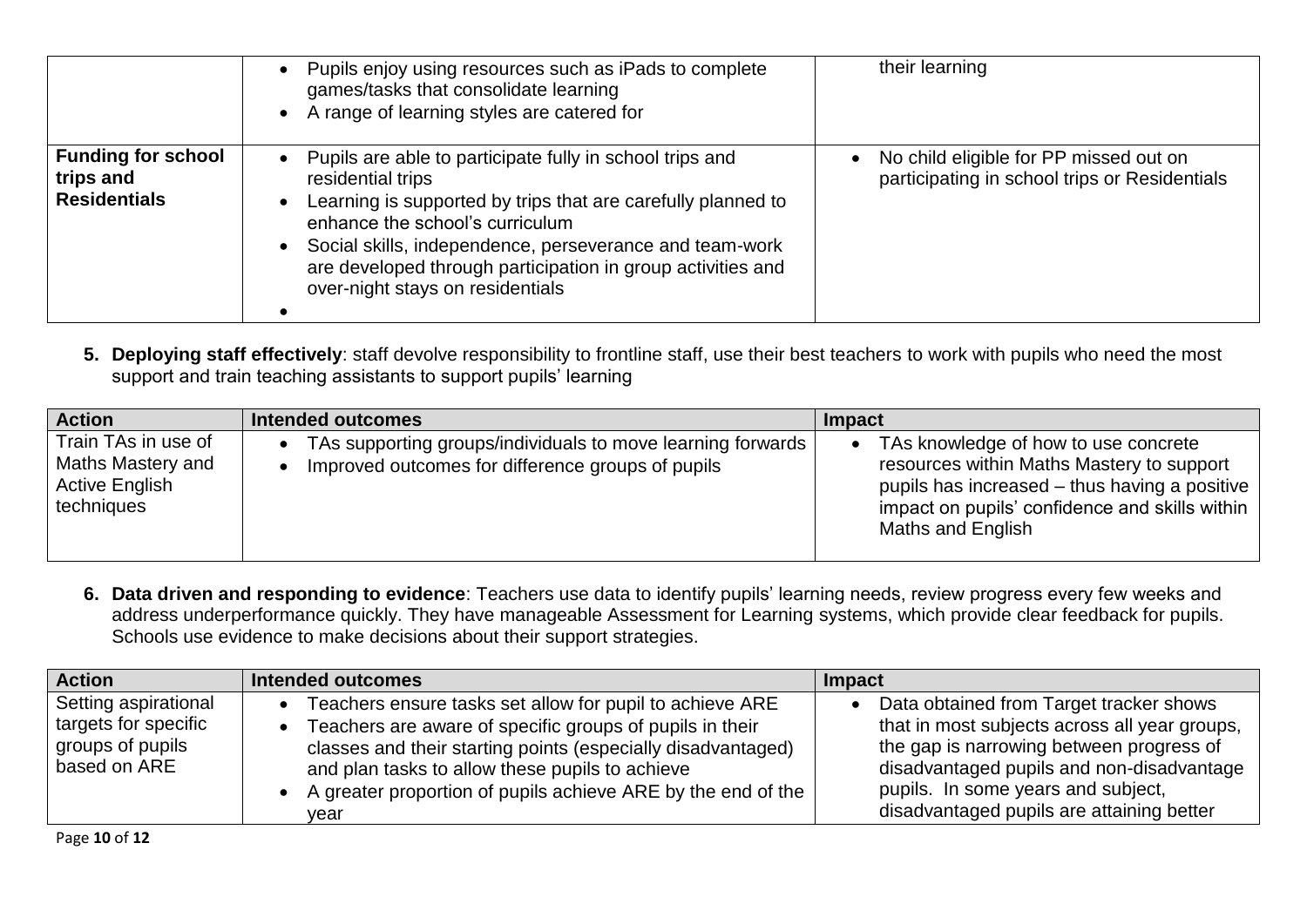|                                                             |                                                                                                                                                                                                                                                                                                                                                  | than non-disadvantaged (see above)<br>Teachers feel confident when discussing the<br>progress of these pupils and the provisions<br>in place to help these pupils achieve.                                                                                                                                                                                                                                                                                                                           |
|-------------------------------------------------------------|--------------------------------------------------------------------------------------------------------------------------------------------------------------------------------------------------------------------------------------------------------------------------------------------------------------------------------------------------|------------------------------------------------------------------------------------------------------------------------------------------------------------------------------------------------------------------------------------------------------------------------------------------------------------------------------------------------------------------------------------------------------------------------------------------------------------------------------------------------------|
| Assessment cycles<br>(loaded onto target<br>tracker termly) | Crease a manageable system for teachers to identify<br>learning needs of individuals and groups of pupils within<br>their classes.<br>Plan appropriate learning activities and effective support to<br>be able to cater for the individual needs of pupils<br>Strong analysis of data and groups<br>Teachers using data to identify pupils needs | Frequent assessment has allowed teachers<br>to use data accurately to identify pupils'<br>learning needs, review progress and<br>address underperformance quickly<br>Teachers aware of attainment of pupils<br>within their classes to include their<br>attainment at the end of key stages<br>This allows teachers to target specific groups<br>of pupils within their classes to ensure they<br>make the expected progress - targets and<br>individual support is put in place to achieve<br>this. |

**7. Clear, responsive leadership**: Senior leaders set ever higher aspirations and lead by example. They hold all staff accountable for raising attainment, rather than accepting low aspirations and variable performance. They share their thinking and invest in staff training.

| <b>Action</b>                                                                    | <b>Intended outcomes</b>                                                                                                                                                                                                                                                                                        | <b>Impact</b>                                                                                                                                                                                                                                                                                                                                                                                                                                      |
|----------------------------------------------------------------------------------|-----------------------------------------------------------------------------------------------------------------------------------------------------------------------------------------------------------------------------------------------------------------------------------------------------------------|----------------------------------------------------------------------------------------------------------------------------------------------------------------------------------------------------------------------------------------------------------------------------------------------------------------------------------------------------------------------------------------------------------------------------------------------------|
| Setting aspirational<br>targets for specific<br>groups of pupils<br>based on ARE | Teachers ensure tasks set allow for pupil to achieve ARE<br>Teachers are aware of specific groups of pupils in their<br>classes and their starting points (especially disadvantaged)<br>and plan tasks to allow these pupils to achieve<br>A greater proportion of pupils achieve ARE by the end of the<br>year | Data obtained from Target tracker shows<br>that in most subjects across all year groups,<br>the gap is narrowing between progress of<br>disadvantaged pupils and non-disadvantage<br>pupils. In some years and subject,<br>disadvantaged pupils are attaining better<br>than non-disadvantaged (see above)<br>Teachers feel confident when discussing the<br>progress of these pupils and the provisions<br>in place to help these pupils achieve. |
| Assessment cycles<br>(loaded onto target                                         | Crease a manageable system for teachers to identify<br>$\bullet$<br>learning needs of individuals and groups of pupils within                                                                                                                                                                                   | Frequent assessment has allowed teachers<br>to use data accurately to identify pupils'                                                                                                                                                                                                                                                                                                                                                             |